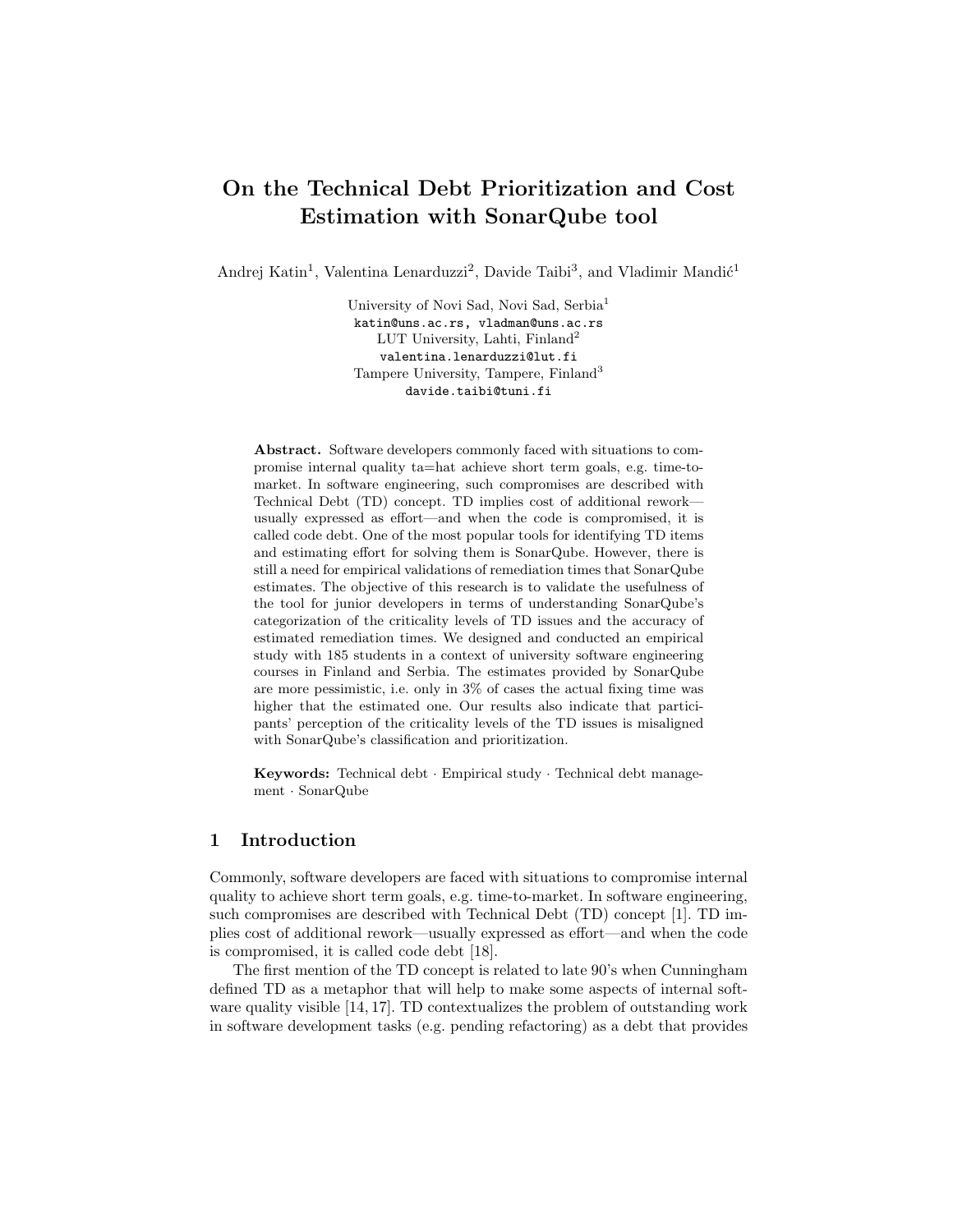2 A. Katin et al.

short-term benefits in software development that will be paid much harder in the later stages of development, i.e. paid with interest [1, 18]. The debt metaphor reminds developers about the choices that can be made with design flaws [5].

The concept of TD can be particularly useful when used by junior developers, who nowadays represent the large majority of developers. However, some empirical investigations indicate that junior developers are less familiar with the concept of TD than their more experienced colleagues [11, 15].

Different Automated Static Analysis Tools (ASAT) can be used to identify TD [2]. SonarQube  $(SQ)^1$  is one of the first ASAT tools that provides estimates of the accumulated TD in source code. It utilizes different code metrics and a large number of coding rules that are defined for different programming languages [12].

In this research, we aim to determine how accurate SQ's time estimates are when used by junior developers, as well as whether their perception of TD issues criticality matches SQ's categorization. For this purpose, we designed and conducted an empirical study with 185 junior developers in academic setting.

Results of this study can be of interest to industry practitioners who are planning to adopt the SQ on their software projects to better interpret estimated remediation times, especially when remediation tasks are assigned to junior developers.

This paper is structured as following. Section 2 presents a literature review on this topic. Section 3 describes the empirical design of the research. Section 4 presents the results obtained by the research. Section 5 identifies the threats to the validity of this paper and Section 6 defines the conclusion and future work.

## 2 Related Work

In this section we introduce all relevant aspects of the SonarQube for this study, alongside with an overview of the literature regarding empirical investigations of TD estimations with SQ. There are not many contributions on the topic of the use of different ASAT tools for improving the quality of developers work.

## 2.1 SonarQube

SQ identifies three basic types of TD issues. (1) Code smells are points in the code that can be difficult to maintain. Also, issues can be classified as security (2) Vulnerabilities or (3) Bugs that will cause the breaking of code. After identifying an issue, SQ estimates remediation effort or the time needed to remove that issue. [13]

SQ provides users with categorization of identified issues according to the level of critically at five categories [19]. Blocker represents most critical level of SQ issue for bugs with a high probability to affect program misbehavior. Critical are issues that represents bugs with low probability to impact the program or a

<sup>1</sup> https://www.sonarqube.org/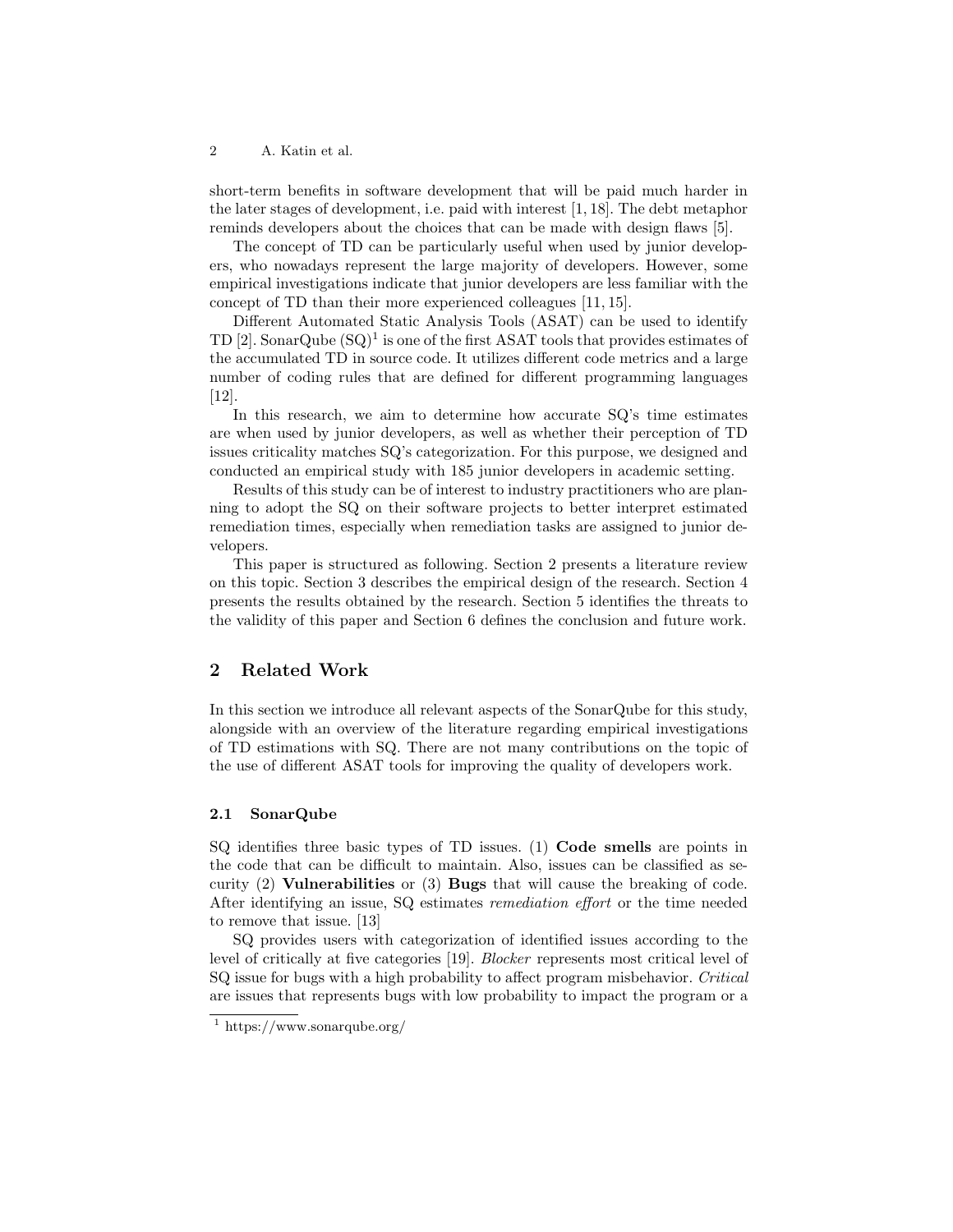major security flow. Major are problems that can significantly affect the productivity of developers. *Minor* are issues that have minimal impact on productivity [19]. Info is issue that provides information to developers [19].

#### 2.2 Empirical Investigations of TD estimates

The first empirical papers on the topic of TD identification using the SQ tool were written in the mid 2010s when SQ began to be used [6, 14]. The papers mainly focused on improving the metrics and rules used by SQ. Characteristically, research has been done on open-source projects. [6, 23, 24]

Researches in 2019 and 2020 is aimed at improving the list of SQ rules [7, 21, 12, 13, 16]. During these years, the papers have been extended to academic purposes, which includes students as the main respondents [13, 16]. Machine Learning is introduced as one of the solutions to emerge improving performance (e.g. use of SZZ algorithm)  $[12, 3, 10]$ .

Some papers are also focused on estimating the time to solve the identified SQ issues. The researches have come to the conclusion that SQ gives overestimated remediation times and that the percentage of accurate estimates is even less than 20 percent. That can easily affect inexperienced developers productivity. [20, 7, 8]

This research is focused on the time estimate provided by SQ and prioritization of SQ issues which is very interesting topic that no specific research has yet been done as far as we know.

## 3 Study Design

In this section, we present the research question that are the main focus of this paper, protocol for data collecting, and execution of the study.

#### 3.1 Research Questions

RQ1. How accurate are SQ's remediation times in the case of junior developers? Answering this question should inform us what to expect when remediation tasks are assigned to junior developers with respect to the estimated effort, i.e. cost.

RQ2. How do junior developers categorize criticality of TD issues identified by SQ? This RQ investigates whether the perceived criticality of identified TD issues by junior developers alignes with SQ's criticality levels.

### 3.2 Data Collection

In this Section, we give an overview of the case study protocol, the selection of the participants, and the follow-up survey.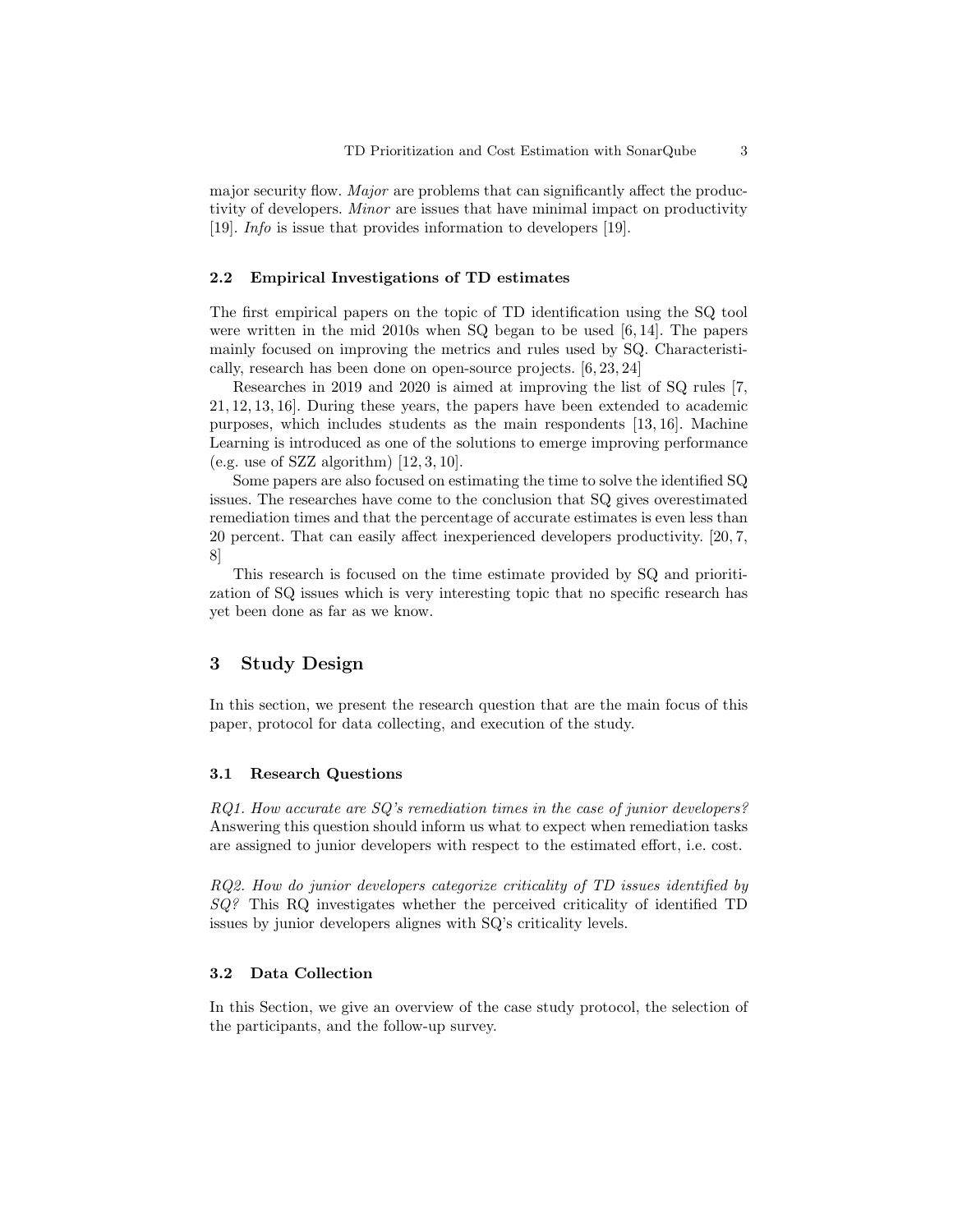4 A. Katin et al.

Case study protocol The research was conducted in a context of university courses. As a part of the student assignments, i.e. projects, SQ was used as a tool for static code analysis. Students had to correct all generated issues and record the actual time required to resolve them. Upon the completion of assignments, a follow-up survey was conducted.

Subjects We selected participants for the two replications from two University in the context of a software engineering courses. Students are divided into teams of six to eight people. Teams were formed in the following way. The first members of the teams were picked by instructors, afterward each picked member was instructed to pick one next member from remaining students until the groups are formed.

Follow-up survey The follow-up survey was in English and it contained a list of up to ten the most frequent TD issues that students had to evaluate the criticality for each issue in the survey. A four-point ordinal scale from Not concerned at all to Very concerned was offered for the answer to each question and each team was given a list of approximately ten issues that were most common in their project.

#### 3.3 Execution of the study

Authors from Finland conducted the research as a part of a course at Tampere University, while authors from Serbia conducted the research at the University of Novi Sad.

The Case Finland implied that each team of students participating in the research must select one Java open-source project. Further work is focused on the analysis performed by SQ and the correction of identified errors (e.g. refactoring). Students were instructed to use SQ (community Version 7.4 (build 18908)).

The Case Serbia meant that students divided into teams start the development of the project from scratch. The project assignments included a highlevel specification of an e-commerce system and instructions for the development process. The projects were done in C# programming language. Students were instructed to use the same version of SQ as in Finland.

#### 3.4 Analysis and Interpretation

Analysis and Interpretation for RQ1. We collected actual remediation times from participants and calculated the following quantitative indicators to better describe differences between SQ's estimates and actual times. The usage of different indicators allows us to obtain a more complete picture of the estimation accuracy.

**Mean(RE)** is the mean of Relative Errors (REs),  $Mean(RE) = \frac{1}{n} \sum_{i=1}^{n} RE_i$ , where *n* represents the number of SQ's estimations, while  $RE_i$  is the RE of the i-th estimation. Relative error is defined as  $RE_i = \frac{actual-estimate}{actual}$  for each i-th estimation [4]. This metric is useful to provide insight weather estimated values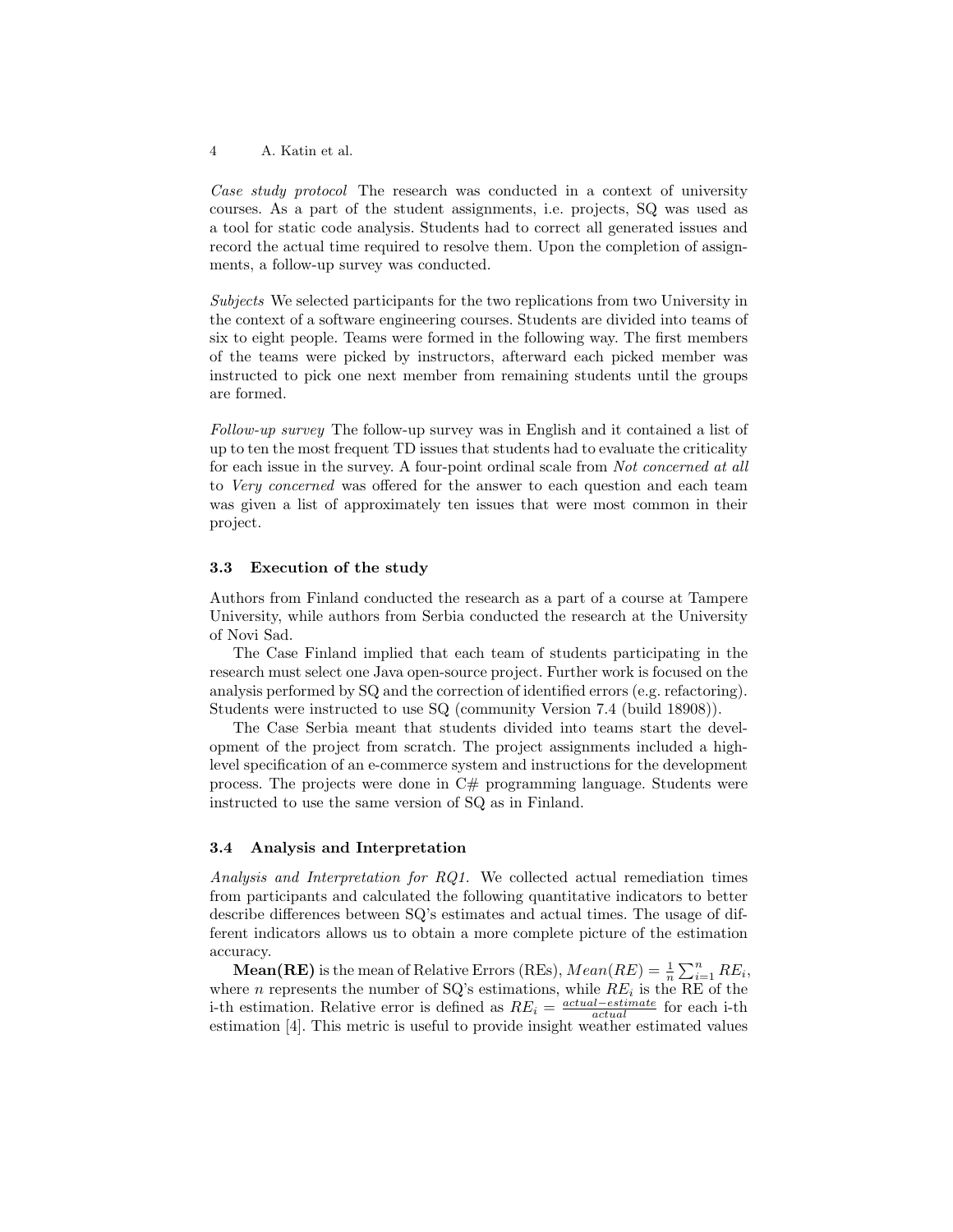are on average larger than actual times, i.e. overestimated, and in that case the  $sgn(MeanRE) = -1$ ; while for underestimated values  $sgn(MeanRE) = +1$ .

In order to better analyse the magnitude of the differences between actual times and estimated values by SQ we calculated the mean magnitude of RE (MMRE) and the median magnitude of RE (MdMRE).

**MMRE** is calculates as  $MMRE = \frac{1}{n} \sum_{i=1}^{n} MRE_i$ , where *n* represents the number of SQ's estimations, while  $MRE_i$  is the MRE of the i-th estimation. Magnitude of relative error is defined as  $MRE_i = \frac{|actual-estimate|}{|actual|}$  for each i-th  $|actual|$ estimation [4]. If the value of  $MMRE$  is small, then we can say that SQ should give us on average good estimations.

**MdMRE.** The given n SQ's estimations,  $MdMRE$  is computed as the median of the MREs of estimations [9]. The lower the  $MdMRE$  value is, the better SQ's estimations are.

Analysis and Interpretation for RQ2. In order to assess the perceived criticality of TD issues by junior and novice developers we used the results of the follow-up survey. The criticality assessment of a TD issue was performed based on the response frequencies given by the students where all team members rated an identical group of TD issues.

Each TD issue that SQ identifies has a certain level of criticality, we used the following mapping between the responses from the survey and criticality levels. TD issues marked by Sonar as Info are considered as an issue that participants were Not concerned at all, Minor coincides with the answer from the survey Not very concerned, Major is equivalent to the answer Concerned, while Blocker and Critical correspond to Very concerned.

#### 4 Results

In Case Finland, the study involved 133 students who were divided into teams of 4 to 6 members. We collected data from 26 different open-source projects which only 11 projects provided valid data. In Case Serbia, there were a total of 52 students divided into 6 teams and all of 6 projects provided valid data.

## 4.1 RQ1. How accurate are SQ's remediation times in the case of junior developers?

Table 1 shows the summary of the data analysis. The actual remediation times for the majority of TD items were significantly smaller than SQ estimates (the sign −1 indicates overestimated values). Interestingly, overestimated values does not depend on the type of the issue nor on the criticality level. Only in the case of two blocker issues (Case Serbia), SQ estimates were smaller than actual.

Regarding the magnitude of the difference in the estimated and actual values, in Case Finland, the difference is significantly larger compared to Serbian data. A plausible reason for this is that in Serbia the projects were done from the scratch by students, while in Finland the students had the task to choose an open-source project whose scope is significantly larger.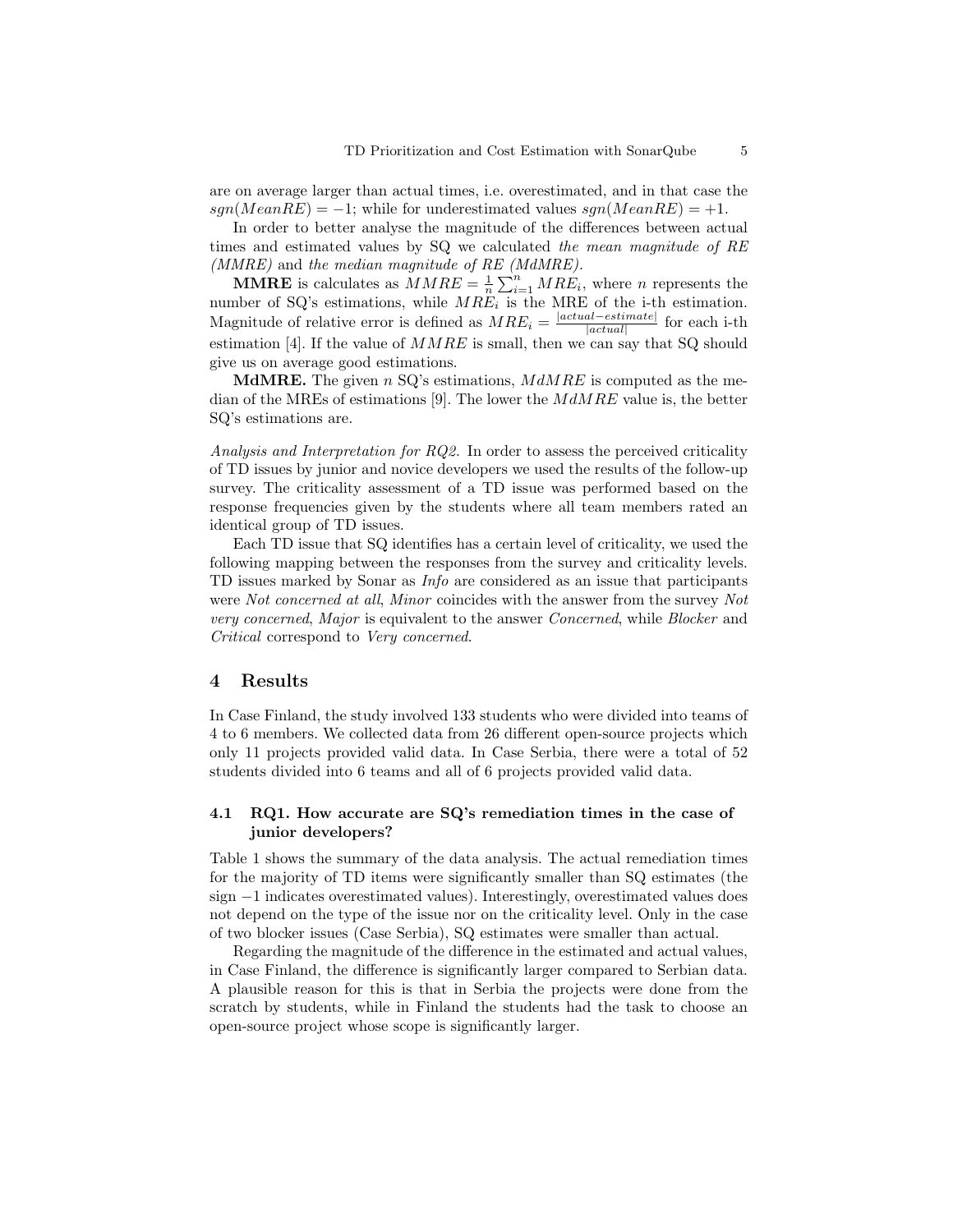6 A. Katin et al.

Table 1. Relative error indicators for TD issue remediation times grouped by Type and Severity for Finland and Serbia Cases.

| TD Items       |                              | Finland |                |      |                              | Serbia         |                          |        |                                         |
|----------------|------------------------------|---------|----------------|------|------------------------------|----------------|--------------------------|--------|-----------------------------------------|
|                |                              | Ν       | $ SGN(\cdot) $ |      | $ \text{MmRE} \text{MdMRE} $ |                | SGN(                     |        | $ \text{MmRE} \overline{\text{MdMRE}} $ |
| Type           | $_{\rm Bug}$                 | 122     |                | 525% | 495%                         | 10             |                          | 78%    | 78%                                     |
|                | Code Smell[3703]             |         |                | 456% | 435%                         | 475            | $\overline{\phantom{a}}$ | $70\%$ | 69%                                     |
|                | Vuln.                        | 1256    |                | 629% | 650%                         | 3              |                          | $80\%$ | $80\%$                                  |
| Severity Minor |                              | 1557    |                | 378% | 339%                         | 153            |                          | 76%    | 75%                                     |
|                | Major                        | 1945    |                | 581% | 584%                         | 312            |                          | 63%    | 63%                                     |
|                | $\overline{\text{Critical}}$ | 465     |                | 472% | 452%                         | 21             |                          | 69%    | 68%                                     |
|                | Blocker                      | 58      |                | 436% | 445%                         | $\overline{2}$ |                          | 70%    | 70%                                     |

## 4.2 RQ2. How do junior developers categorize criticality of TD issues identified by SQ?

Figure 1 depicts the results of the follow-up survey. Due to space limitation, here we present results for the top ten of the most frequent TD issues that occured.



Fig. 1. Percived TD issue criticality level vs. SQ's categorization for the top-10 TD issues. Red-box indicate SQ's categorization for the given TD issue.

The red rectangle indicates the percentage of students whose perception of criticality coincides with SQ's assessment. The Figure 1 shows that only in the case of 5 issues from both Cases around 40% of students rate the criticality level identical to SQ.

# 5 Threats to Validity

The empirical research presented in this paper is prone to validity issues that we tried to address.

Construct validity: The main factor is socio-behavioral phenomena [22], which was reduced in the research by the fact that students did not even know that they were participating in the research, but performed all tasks within the project. As part of the follow-up survey, only the students were introduced to the goal of the research.

Conclusion validity: The activity that could have undermined the success of the research was the erroneous entry of time by the students because they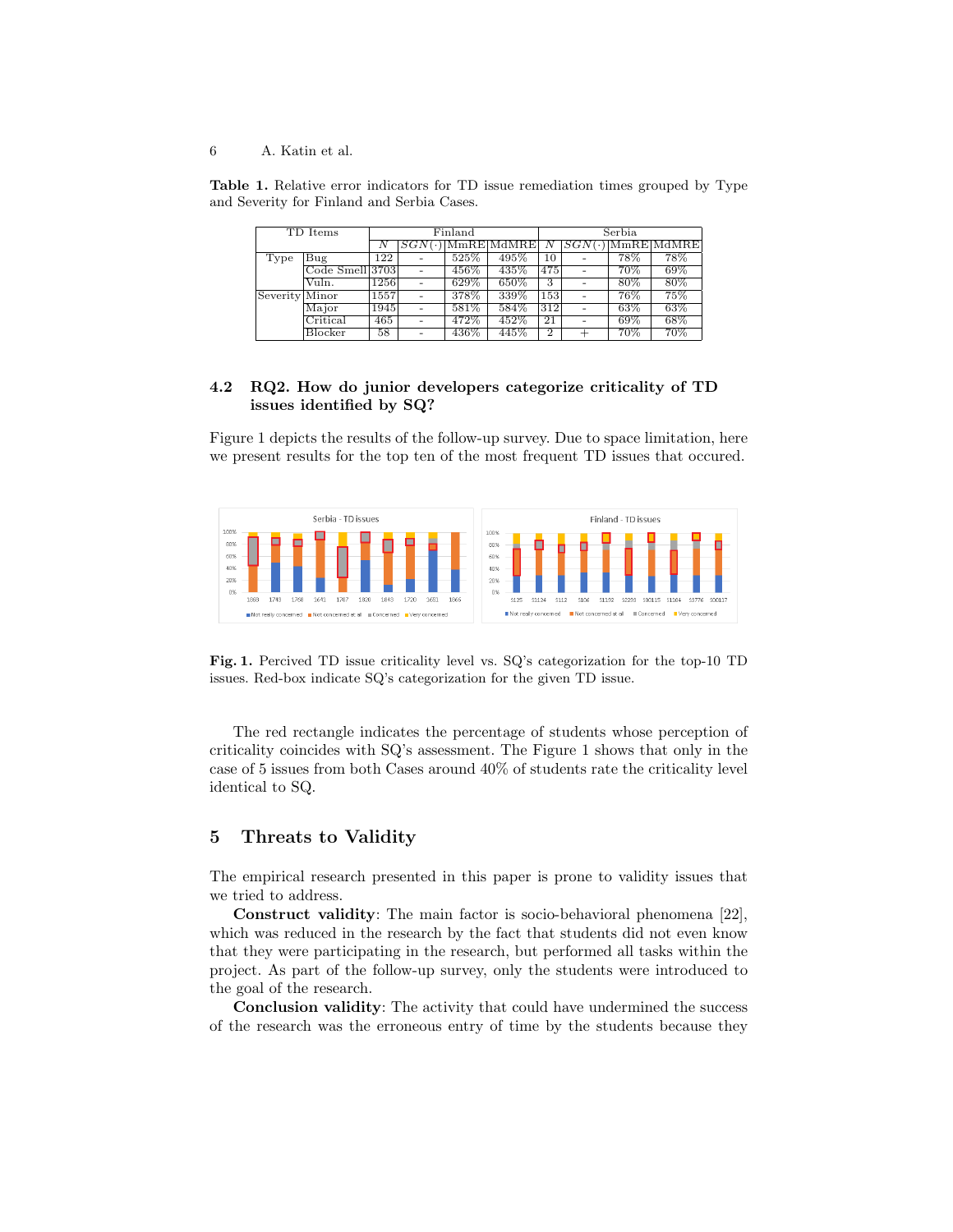entered the time independently. However, each student received a large number of issues and the probability of disrupting the research is minimal.

Internal validity: Instrumentation and maturation are two threats to internal validity [22]. Instrumentation, in our case the survey is comprised of direct questions only, resulting with as minimal as possible interpretations. While maturation indicates that participants might act differently as time passes, which can happen if a questionnaire is too long [22].

External validity: Threats to external validity limit the generalizability of the findings [22]. The focus of the research is on junior developers but we have achieved diversity in different project contexts and by having two comparative Cases.

# 6 Conclusion and Future Work

In this paper we presented results of an empirical study conducted in a context of two university courses in Finland and in Serbia.

The results indicated that SQ's remediation times to address TD issues are mostly greater than actual times reported by junior developers, i.e. SQ's cost estimates are higher. Such finding is unexpected because the focus group was junior developers who had minimal programming experience. Also, we found that SQ's categorization of the criticality levels is misaligned with participant's perception of the criticality levels.

Future work on this topic should be aimed at increasing the generalizability of this work by increasing the number of respondents.

# References

- 1. Avgeriou, P., Kruchten, P., Ozkaya, I., Seaman, C.: Managing Technical Debt in Software Engineering (Dagstuhl Seminar 16162). Dagstuhl Reports 6(4), 110–138 (2016)
- 2. Avgeriou, P., Taibi, D., Ampatzoglou, A., Fontana, F.A., Besker, T., Chatzigeorgiou, A., Lenarduzzi, V., Martini, A., Moschou, N., Pigazzini, I., Saarimäki, N., Sas, D., de Toledo, S.S., Tsintzira, A.: An overview and comparison of technical debt measurement tools. IEEE Software (2020)
- 3. Baldassarre, M.T., Lenarduzzi, V., Romano, S., Saarimäki, N.: On the diffuseness of technical debt items and accuracy of remediation time when using sonarqube. Information and Software Technology 128 (2020)
- 4. Conte, S.D., Dunsmore, H.E., Shen, V.Y.: Software effort estimation and productivity. In: Advances in Computers, vol. 24, pp. 1–60. Elsevier (1985)
- 5. Fowler, M.: Technical debt quadrant, 2009. URL: http://martinfowler. com/bliki/TechnicalDebtQuadrant. html (2009)
- 6. García-Munoz, J., García-Valls, M., Escribano-Barreno, J.: Improved metrics handling in sonarqube for software quality monitoring. In: Omatu, S., et al. (eds.) Distributed Computing and Artificial Intelligence, 13th International Conference. pp. 463–470. Springer International Publishing, Cham (2016)